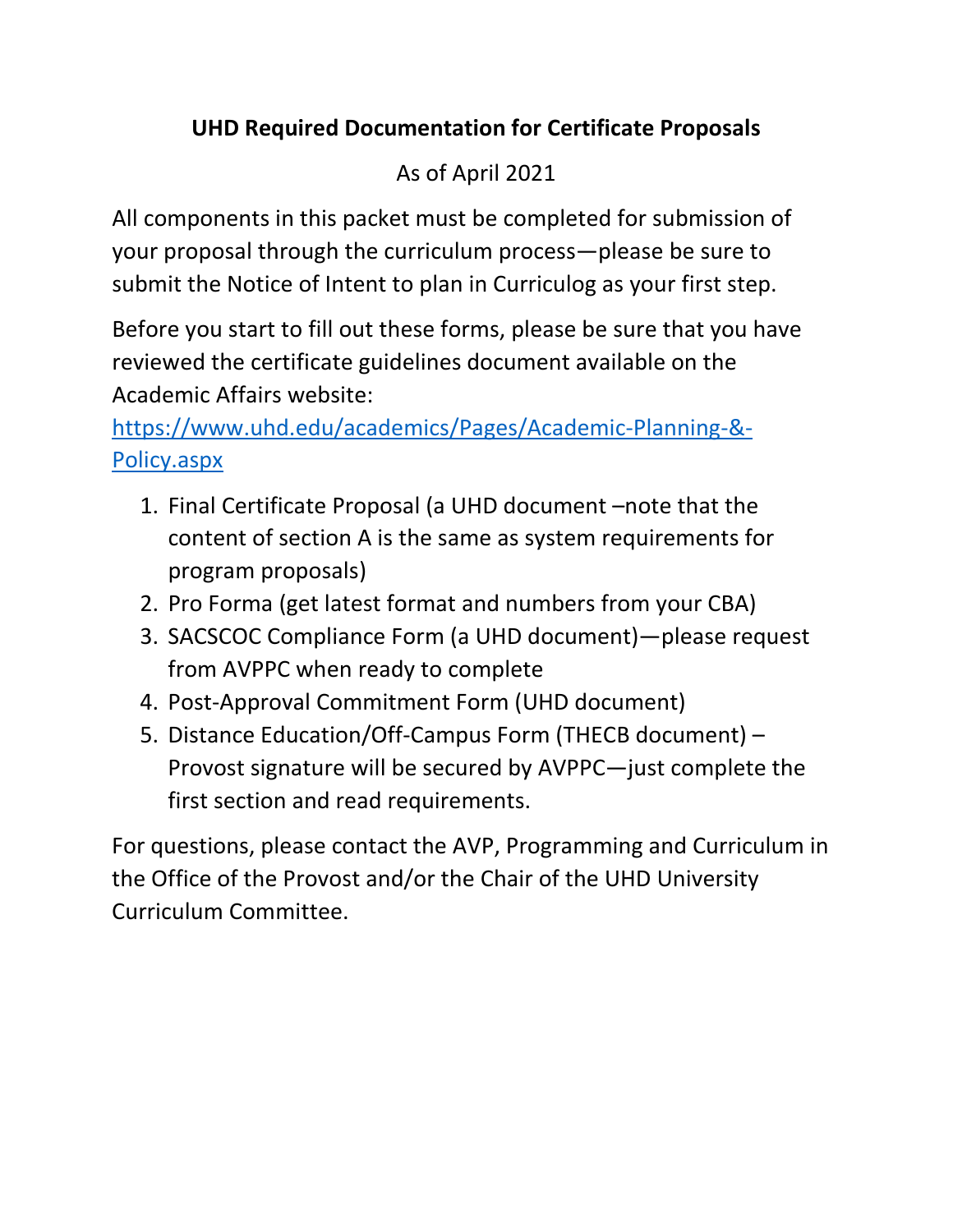### **FINAL CERTIFICATE PROPOSAL**

#### **UNIVERSITY OF HOUSTON-DOWNTOWN**

Complete all of the following sections for submission of your certificate proposal.

### **A. Description of program and need (2-3 pages total—mimics UHD Planning Approval docs for full programs)**

- i. Congruence with System Goals and University Mission
- ii. Program Description
- iii. Student and Job Market Demand
- iv. Program Duplication
- v. Faculty Resources
- vi. Summary of State and National Need

### **B. Full Degree Plan (as it would appear in the catalog)**

Identify required courses and electives clearly, with new courses identified as "new."

### **C. Possible Course Rotation**

Include here a suggested rotation that shows how the certificate can be completed within the proposed time frame. Rotations may change later.

### **D. Learning Outcomes, curriculum map (all courses to program LOs) and assessment plan**

### **E. Brief description or identification of target applicants (internal and/or external)**

### **F. Required Qualifications and Admissions Criteria if for External Applicants**

Indicate basic considerations for admission; final criteria may change. (E.g., are there prerequisites for the courses in your certificate? Is a bachelor's degree required? A certain GPA? Some type of job experience?)

#### **G. Signature Page (see next page)**

### **H. Pro Forma: this is a calculation of various costs and revenues for the new program; must work with AVPPC in Office of the Provost to create this document**

### **I. Certificate Cover Sheet:**

**This is from the THECB and must accompany all certificates even if not seeking THECB approval**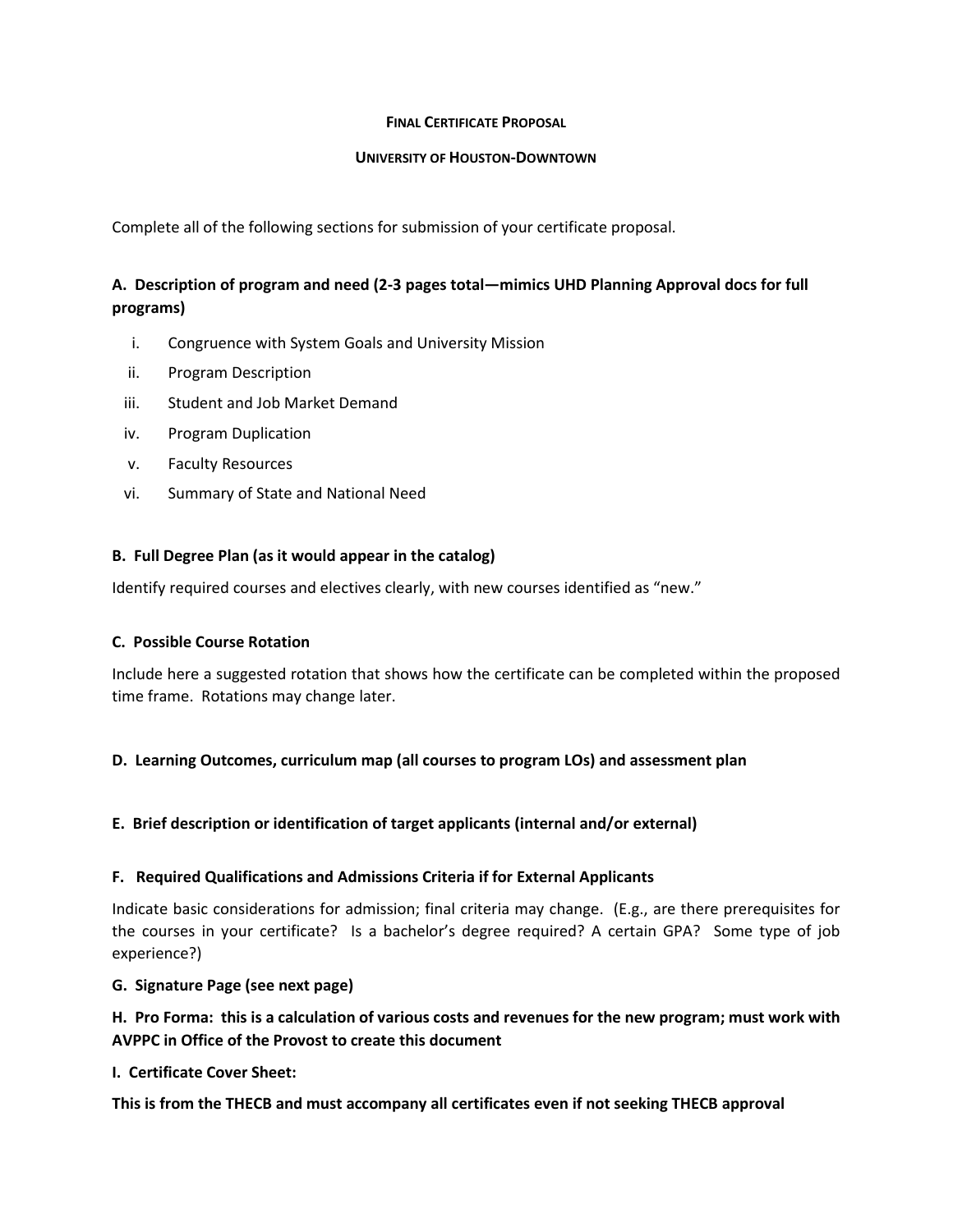## **UHD Signature Page for Certificate Proposal**

Title of Certificate: \_\_\_\_\_\_\_\_\_\_\_\_\_\_\_\_\_\_\_\_\_\_\_\_\_\_\_\_\_\_\_\_\_\_\_\_\_\_\_\_\_\_\_\_\_\_\_\_\_

| <b>Approvals:</b>                     |      |      |  |
|---------------------------------------|------|------|--|
| Department Curriculum Committee Chair |      | Date |  |
| Department Chair                      |      | Date |  |
| Dean                                  |      | Date |  |
| University Curriculum Committee Chair | Date |      |  |
| Vice President for Academic Affairs   |      | Date |  |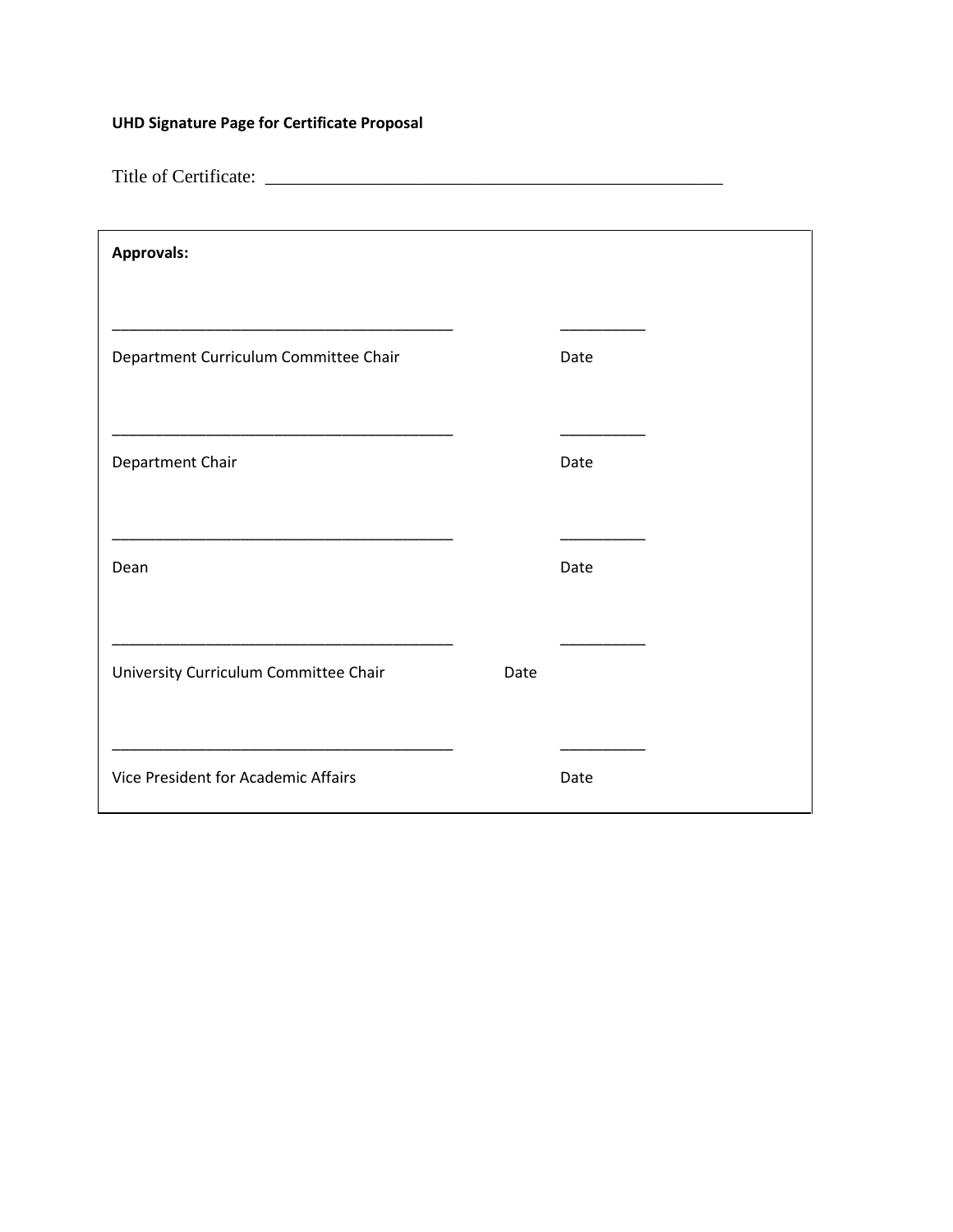## **UHD Certificate Post-Approval Commitment Form**

Certificates require significant commitment of time and resources after approval through the curricular process at the University of Houston-Downtown. This document identifies key responsibilities and asks that the Department Chair and Dean acknowledge these responsibilities:

### **Title of Certificate:**

### **Department in which it is housed:**

(if interdisciplinary, identify the lead department or entity)

### **College in which it is housed:**

(if interdisciplinary, identify the lead college or entity)

- The program must have an assessment plan and be assessed according to the plan, with reports submitted as per the UHD Assessment of Academic Program policy PS 03.A.31.
- The program must commit to maintaining curricular rigor and integrity as per all policies and expectations for full degree programs, including monitoring of course overlap with other programs or credentials to stay within all UHD and external program requirements.

I understand the above requirements for maintaining this program and will work with my staff and faculty to carry out needed assessment and reporting.

\_\_\_\_\_\_\_\_\_\_\_\_\_\_\_\_\_\_\_\_\_\_\_\_\_\_\_\_\_\_\_ \_\_\_\_\_\_\_\_\_\_\_\_\_\_\_\_\_\_\_\_\_\_\_\_\_\_\_\_\_\_\_\_\_\_

\_\_\_\_\_\_\_\_\_\_\_\_\_\_ \_\_\_\_\_\_\_\_\_\_\_\_\_\_\_\_\_\_\_

Chair of lead department Chair of lead department

Date **Date** Date **Date** Date **Date** Date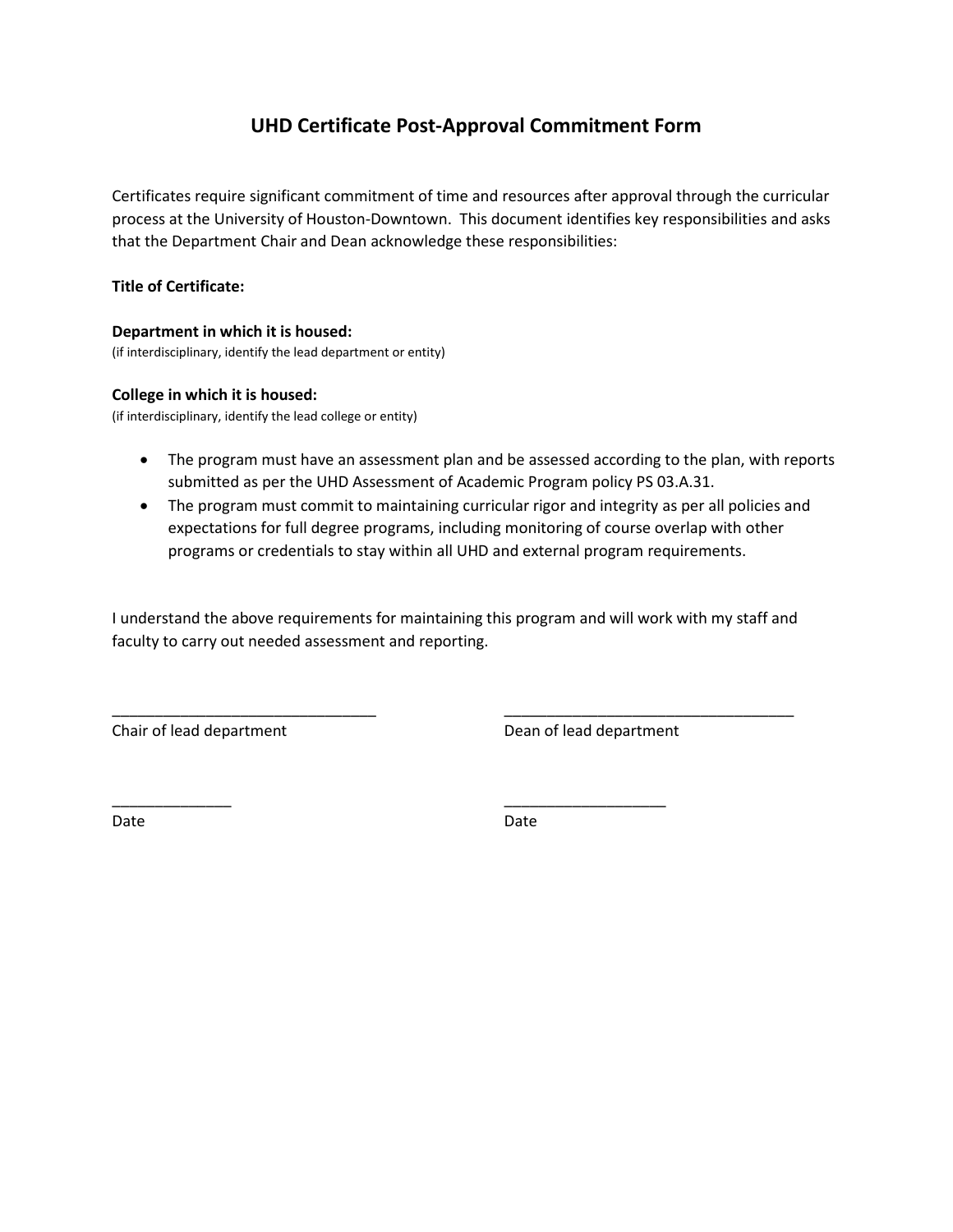## **Texas Higher Education Coordinating Board**

## **Certification Form for Electronically Delivered and Off-Campus Education Programs**

Directions: For all new programs that are to be delivered electronic-to-individuals (i.e., online), electronic-to-groups, or off-campus face-to-face, a signed pdf of this form must accompany email notification of the new program to

Dr. Andrew B. Lofters [\(andrew.lofters@thecb.state.tx.us\)](mailto:andrew.lofters@thecb.state.tx.us). (Institutions offering distance education programs **for the**  first time - i.e. have never offered a distance education program, such as newly created institutions -- must complete and submit an [Institutional Plan for Distance Education](http://www.thecb.state.tx.us/reports/DocFetch.cfm?DocID=3058)).

Please fill out the Administrative Information below and then sign and date on page 4.

### **Administrative Information**

- 1. Institution: Click or tap here to enter text.
- 2. Program Name Show how the program would appear on the Coordinating Board's program inventory [e.g., Master of Arts (MA) in English Literature]: Click or tap here to enter text.
- 3. Program CIP Code: Click or tap here to enter text.
- 4. Program Delivery Describe how the program will be delivered: online, off-campus face-to-face or off-campus electronic-to-groups? If off-campus, include information as to where the program will be delivered and be sure to follow the requirements for area notification as outlined in the Approval of Distance Education, including Off-Campus Courses and Programs.

Delivery Method: Click or tap here to enter text.

If off-campus face-to-face or electronic-to-group, address must be included.

Location name: Click or tap here to enter text.

Street address: Click or tap here to enter text.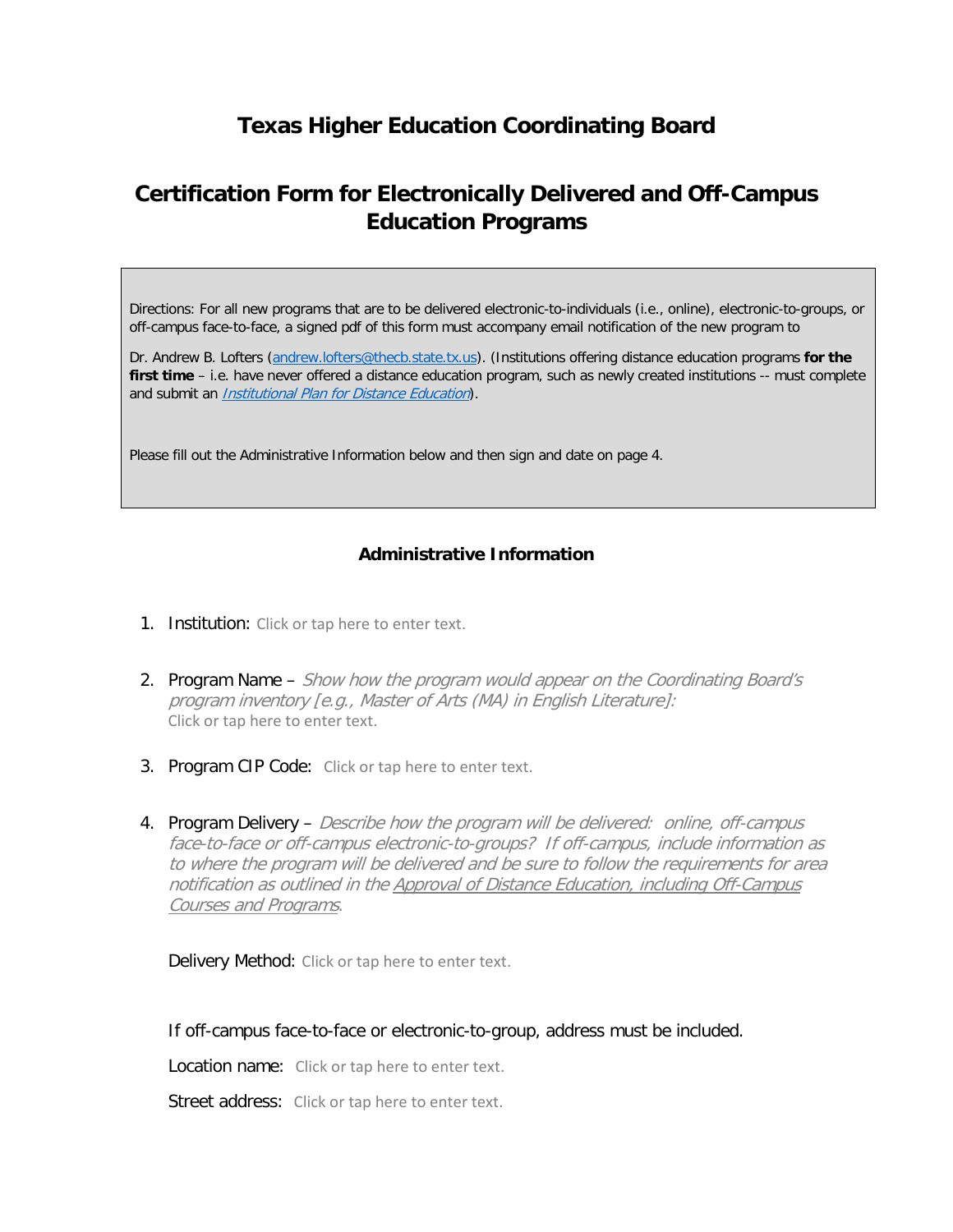City: Click or tap here to enter text.

State: Click or tap here to enter text.

Zip code: Click or tap here to enter text.

Country (if outside the United States): Click or tap here to enter text.

- 5. Proposed Implementation Date Report the first semester and year that students would enter the program at the proposed additional site(s). Click or tap here to enter text.
- 6. Contact Person Provide contact information for the person who can answer specific questions about the program.
	- Name: Click or tap here to enter text.
	- Title: Click or tap here to enter text.
	- E-mail: Click or tap here to enter text.

Phone: Click or tap here to enter text.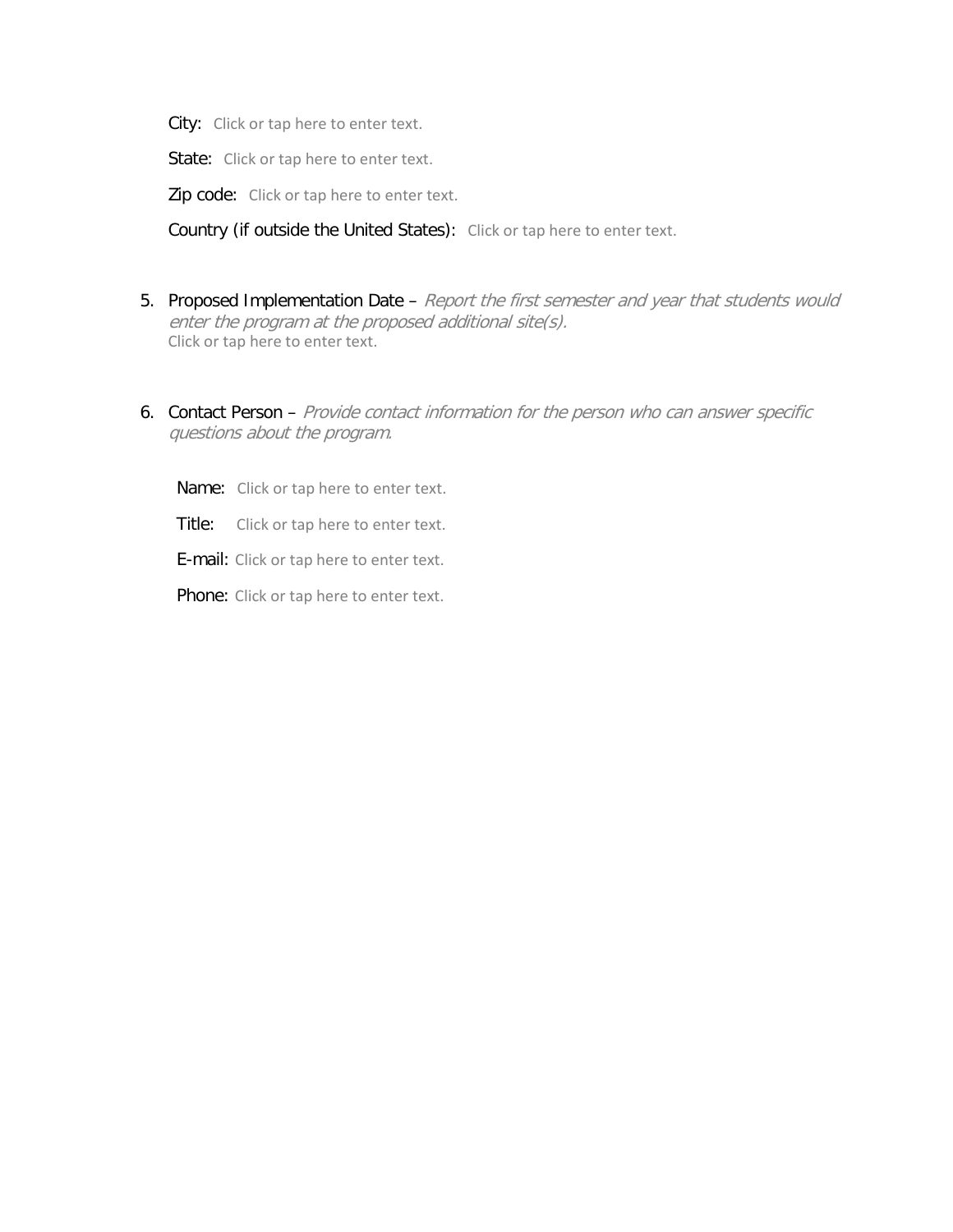Based on Principles of Good Practice for Academic Degree and Certificate Programs and Credit Courses Offered at a Distance.

## **INSTITUTIONAL CONTEXT AND COMMITMENT**

There are 31 principles related to Institutional Context and Commitment which are separated into the subheadings Role and Mission, Planning, Students and Student Services, Library and Learning Resources, Faculty Support, and Resources for Learning.

## Role and Mission

- 1. If an institution offers a significant portion of its courses and programs at a distance, it should be clearly reflected in the institution's mission. (C-RAC, **SACSCOC**, SC)
- 2. The mission statement explains the role of distance learning within the range of the institution's programs and services. (**C-RAC**, SACSCOC)
- 3. Institutional and program statements of vision and values inform how the distance learning environment is created and supported. (**C-RAC**, SACSCOC)
- 4. As appropriate, the institution incorporates into its distance learning programs methods of meeting the stated institutional goals for the student experience at the institution. (**C-RAC**, SACSCOC)
- 5. The recruitment and admissions programs supporting the distance learning courses and programs appropriately target the student populations to be served. (**C-RAC**, SACSCOC)
- 6. The students enrolled in the institution's distance learning courses and programs fit the admissions requirements for the students the institution intends to serve. (**C-RAC**, SACSCOC)
- 7. Senior administrators and staff can articulate how distance learning is consonant with the institution's mission and goals. (**C-RAC**, SACSCOC, SC)

## Planning

- 8. The institution prepares a multi-year budget for distance learning that includes resources for assessment of program demand, marketing, appropriate levels of faculty and staff, faculty and staff development, library and information resources, and technology infrastructure. (**C-RAC**, SC)
- 9. The institution provides evidence of a multi-year technology plan that addresses its goals for distance learning and includes provision for a robust and scalable technical infrastructure. **(C-RAC)**
- 10. Development and ownership of plans for distance learning extend beyond the administrators directly responsible for it and the programs directly using it. **(C-RAC)**
- 11. Planning documents are explicit about any goals to increase numbers of programs provided through distance learning courses and programs and/or numbers of students to be enrolled in them. **(C-RAC)**
- 12. Plans for distance learning are linked effectively to budget and technology planning to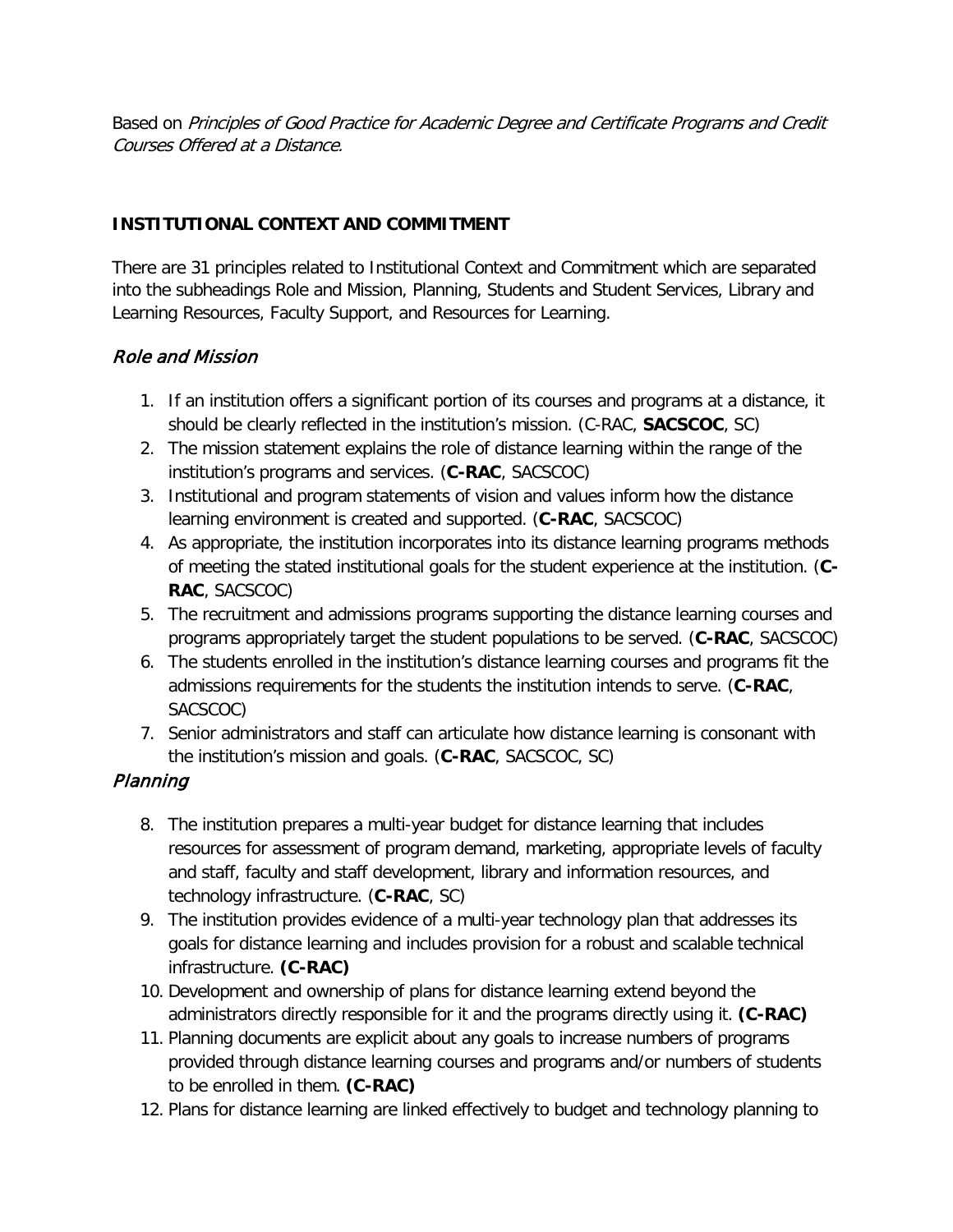ensure adequate support for current and future offerings. **(C-RAC)**

- 13. Plans for expanding distance learning demonstrate the institution's capacity to assure an appropriate level of quality. **(C-RAC)**
- 14. The institution and its distance learning programs have a track record of conducting needs analysis and of supporting programs. **(C-RAC)**

## Students and Student Services

- 15. Advertising, recruiting, and admissions materials clearly and accurately represent the distance learning course or program and the services available. (C-RAC, **SACSCOC**, SC)
- 16. The institution has admission/acceptance criteria in place to assess the extent to which a student has the background, knowledge and technical skills required to undertake the course or program. (C-RAC, SACSCOC, SC)
- 17. Course/program announcements and electronic catalog entries provide appropriate and accurate information for distance learning courses such as program goals, academic requirements, academic calendar, and faculty. (C-RAC, SACSCOC, SC)
- 18. Students should be provided with clear, complete, and timely information on the curriculum, course and degree program requirements, nature of faculty/student interaction, assumptions about technological competence and skills, technical equipment requirements, availability of academic support services and financial aid resources, and costs and payment policies. (C-RAC, QM, SACSCOC, SC)
- 19. The institution provides good web-based information to students about the nature of the distance learning environment and assists them in determining if they possess the skills important to succeed in distance learning. (**C-RAC**, SACSCOC, SC)
- 20. Students enrolled in distance education courses are able to use the technology employed, have the equipment necessary to succeed, and are provided assistance in the technical environment. (C-RAC, **SACSCOC**, SC, QM)
	- a. The institution provides a distance learning orientation program; **(C-RAC**, SC)
	- b. Students in distance learning programs have ready access to technology support, preferably 24/7 support; **(C-RAC**, SC)
	- c. Students using distance learning demonstrate proficiency in the use of electronic forms of learning resources. **(C-RAC,** QM, SACSCOC, SC)
- 21. Students have adequate access to the range of services appropriate to support the programs offered through distance education. (C-RAC, QM**, SACSCOC**, SC)
	- a. Students in distance learning programs have adequate access to student services, including financial aid, course registration, and career and placement counseling; (**C-RAC**, QM, SACSCOC, SC)
	- b. The institution provides support services to students in formats appropriate to the delivery of the distance learning program. (**C-RAC**, QM, SACSCOC, SC)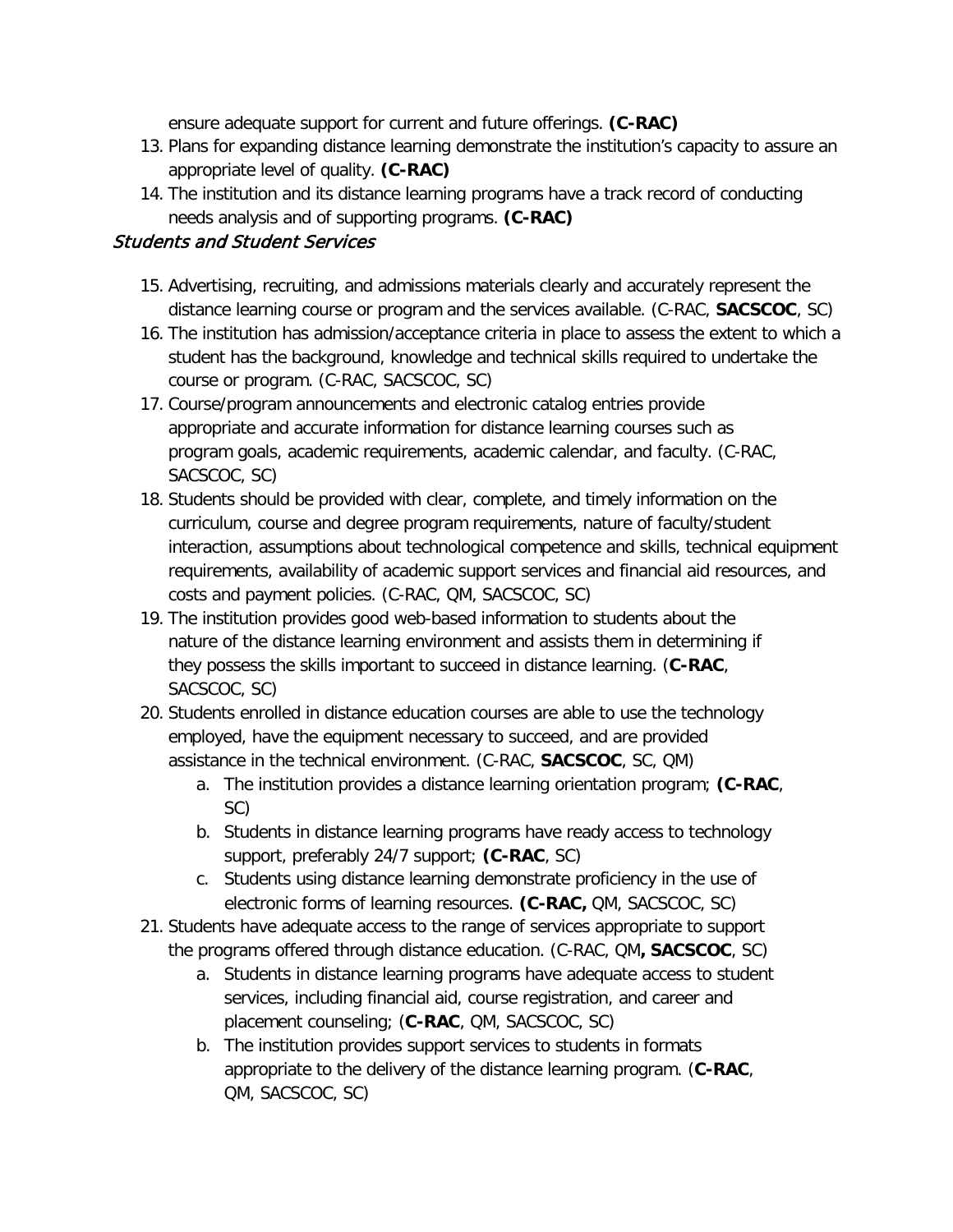- 22. Enrolled students have reasonable and adequate access to the range of student services and student rights appropriate to support their learning. (C-RAC, QM, SACSCOC, SC)
	- a. Student complaint processes are clearly defined and can be used electronically; (**C-RAC,** SACSCOC, SC)
	- b. Students in distance programs have an adequate procedure for resolving their complaints, and the institution follows its policies and procedures. (C-RAC, **SACSCOC**, SC)
- 23. Students are provided with reasonable and cost-effective ways to participate in the institution's system of student authentication. (**C-RAC**, SACSCOC)
- 24. Documented procedures assure that security of personal information is protected in the conduct of assessments and evaluations and in the dissemination of results. (C-RAC, **SACSCOC**)

## Library and Learning Resources

- 25. Students have access to and can effectively use appropriate library and learning resources. (**SACSCOC**, C-RAC, SC, QM)
- 26. Students using distance learning have adequate access to learning resources, including library, information resources, laboratories, equipment appropriate to academic courses or programs. (SACSCOC, **C-RAC,** SC, QM)

## Faculty Support

- 27. The course of program provides faculty support services and training specifically related to teaching via distance learning modalities. (C-RAC, SACSCOC, SC)
- 28. The institution provides adequate equipment, software, and communications access to faculty to support interaction with students, institutions, and other faculty. (C-RAC, SACSCOC)
- 29. Policies for faculty evaluation include appropriate recognition of teaching and scholarly activities related to courses of programs offered via distance. (C-RAC, SACSCOC)

## Resources for Learning

- 30. The institution ensures that appropriate learning resources are available to students. (C-RAC, SACSCOC, SC, QM)
- 31. The institution evaluates the adequacy of and the cost to students for access to learning resources. (C-RAC)

## **CURRICULUM AND INSTRUCTION**

There are 24 principles related to Curriculum and Instruction.

- 1. A degree or certificate course or program offered electronically is coherent and complete. (C-RAC, SACSCOC)
- 2. The course or program provides for regular and substantive interaction between faculty and students, students and students, and student and content. (C-RAC, SACSCOC, SC, QM)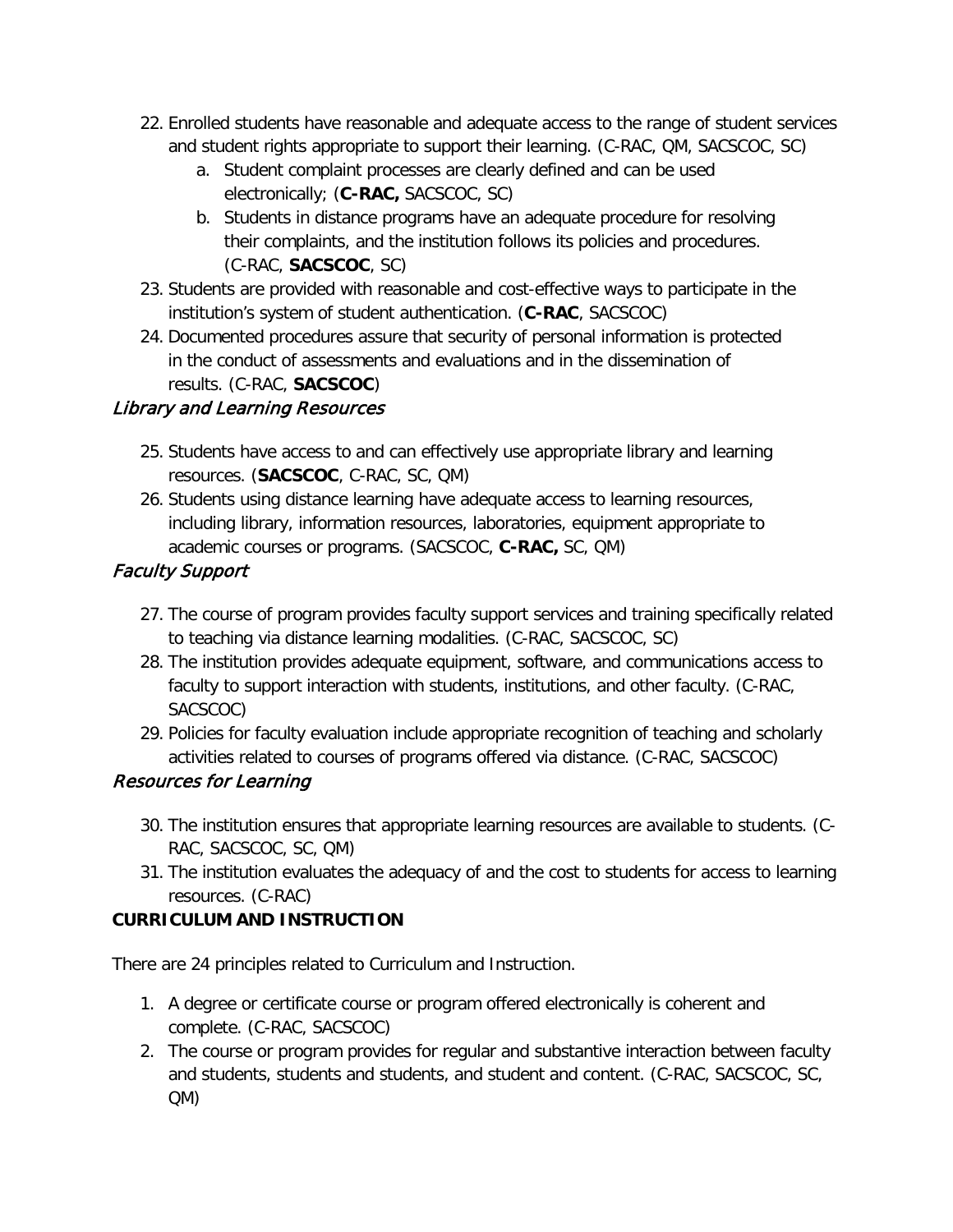- 3. Academic standards and student learning for all courses or programs offered at a distance will be the same as those for courses or programs delivered by other means at the institution where the course or program originates. (C-RAC, SACSCOC, SC)
- 4. Qualified faculty provide appropriate oversight of the course or program that is offered electronically. (C-RAC, SACSCOC)
- 5. The faculty assumes primary responsibility for and exercises oversight of distance education, ensuring both the rigor of programs and the quality of instruction. (C-RAC, **SACSCOC**)
- 6. The technology used is appropriate to the nature and objectives of the courses and programs and expectations concerning the use of such technology are clearly communicated to students. (C-RAC, **SACSCOC**, SC, QM)
- 7. Distance education policies are clear concerning ownership of materials, faculty compensation, copyright issues, and the use of revenue derived from the creation and production of software, telecourses, or other media products. (**SACSCOC**, C-RAC)
- 8. Academic support services are appropriate and specifically related to distance education. (**SACSCOC**, C-RAC, SC, QM)
- 9. Program length is appropriate for each of the institution's educational programs, including those offered through distance education. (**SACSCOC**, C-RAC, SC)
- 10. For all degree programs offered through distance education, the programs embody a coherent course of study that is compatible with the institution's mission and is based upon fields of study appropriate to higher education. (**SACSCOC**, C-RAC, SC)
- 11. For all courses offered through distance education, the institution employs sound and acceptable practices for determining the amount and level of credit awarded and justifies the use of a unit other than semester credit hours by explaining its equivalency. (**SACSCOC**, C-RAC)
- 12. An institution entering into consortial arrangements or contractual agreements for the delivery of courses/programs or services offered by distance education is an active participant in ensuring the effectiveness and quality of the courses/programs offered by all of the participants. (**SACSCOC**, C-RAC)
- 13. The institution's policies on academic integrity include explicit references to online learning and are discussed during the orientation for online students. (**C-RAC**, QM)
- 14. Approval of online courses and programs follows standard processes used in the college or university. (**C-RAC**)
- 15. Online learning courses and programs are evaluated on a periodic basis. (**C-RAC**)
- 16. The curricular goals and course objectives show that the institution or program has knowledge of the best uses of online learning in different disciplines and settings. (**C-RAC**, SACSCOC, SC)
- 17. Curricula delivered through online learning are benchmarked against on-ground courses and programs, if provided by the institution, or those provided by traditional institutions. (**C-RAC**)
- 18. The curriculum is coherent in its content and sequencing of courses and is effectively defined in easily available documents including course syllabi and program descriptions.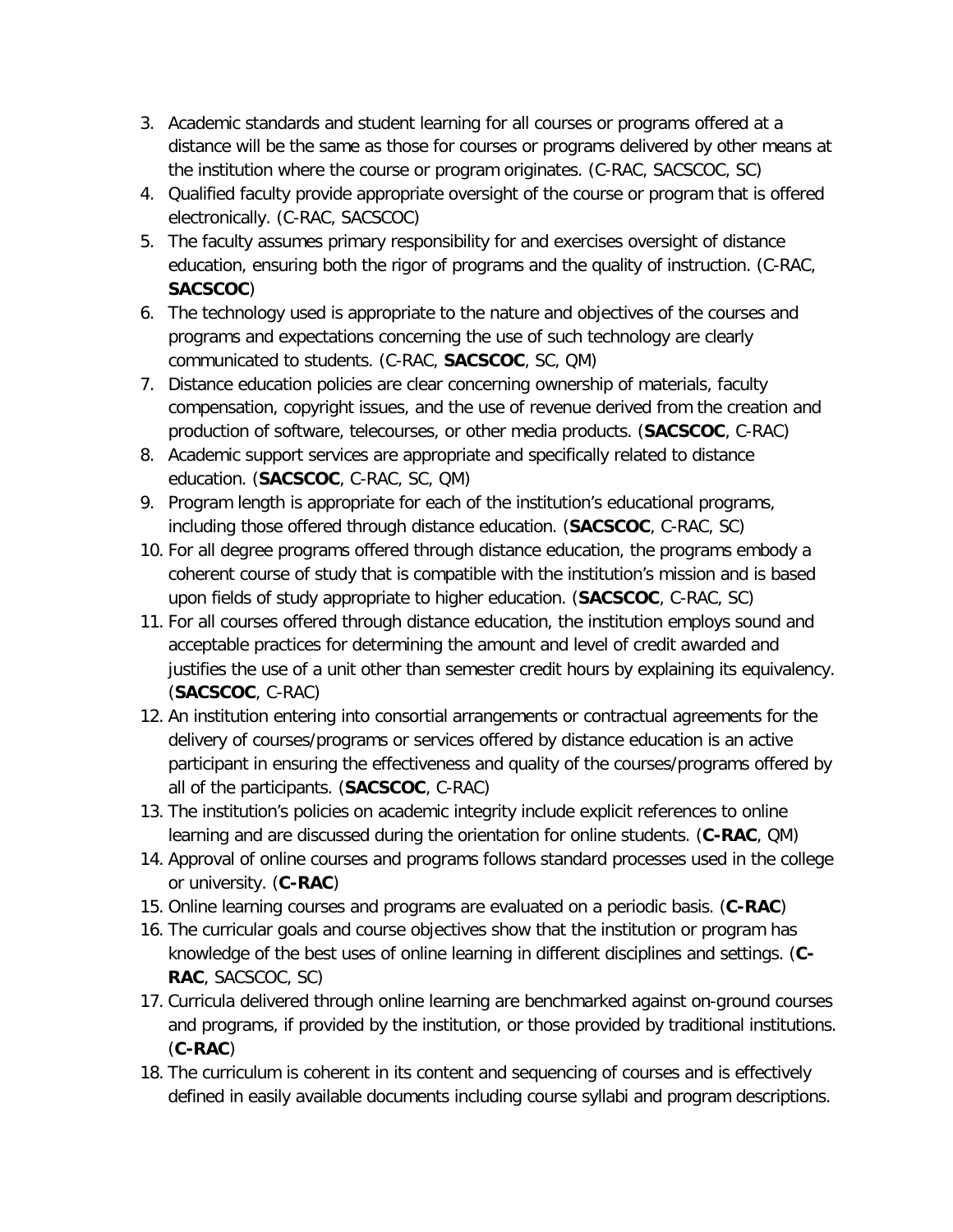(**C-RAC,** QM, SACSCOC, SC)

- 19. Scheduling of online learning courses and programs provides students with a dependable pathway to ensure timely completion of degrees. (**C-RAC**)
- 20. The institution or program has established and enforces a policy on online learning course enrollments to ensure faculty capacity to work appropriately with students. **(C-RAC**)
- 21. Expectations for any required face-to-face, on-ground work (e.g., internships, specialized laboratory work) are stated clearly. (**C-RAC**)
- 22. Curriculum design and the course management system enable active faculty contribution to the learning environment. (**C-RAC,** QM)
- 23. Course and program structures provide schedule and support known to be effective in helping online learning students persist and succeed. (**C-RAC**, QM, SACSCOC. SC)
- 24. Accessibility of course content and technologies required for course completion is reviewed and alternative methods for access are identified if necessary. (**QM**, SC)

## **FACULTY**

There are ten principles related to Faculty.

- 1. The institution's faculty have a designated role in the design and implementation of its online learning offerings. (**C-RAC**)
- 2. An institution offering distance learning courses/programs ensures that there is a sufficient number of faculty qualified to develop, design, and teach the courses/programs. (C-RAC, **SACSCOC**)
- 3. The institution has clear criteria for the evaluation of faculty teaching distance education courses and programs. (C-RAC**, SACSCOC**, SC)
- 4. Faculty who teach in distance education courses and programs receive appropriate training. (C-RAC**, SACSCOC**, SC)
- 5. Online learning faculties are carefully selected, appropriately trained, frequently evaluated, and are marked by an acceptable level of turnover. (**C-RAC,** SACSCOC, SC)
- 6. The institution's training program for online learning faculty is periodic, incorporates tested good practices in online learning pedagogy, and ensures competency with the range of software products used by the institution. (**C-RAC,** SACSCOC, SC)
- 7. Faculty are proficient and effectively supported in using the course management system. (**C-RAC,** SACSCOC)
- 8. The office or persons responsible for online learning training programs are clearly identified and have the competencies to accomplish the tasks, including knowledge of the specialized resources and technical support available to support course development and delivery. (**C-RAC,** SACSCOC)
- 9. Faculty members engaged in online learning share in the mission and goals of the institution and its programs and are provided the opportunities to contribute to the broader activities of the institution. (**C-RAC,** SACSCOC)
- 10. Students express satisfaction with the quality of the instruction provided by online learning faculty members. (**C-RAC,** SACSCOC, SC)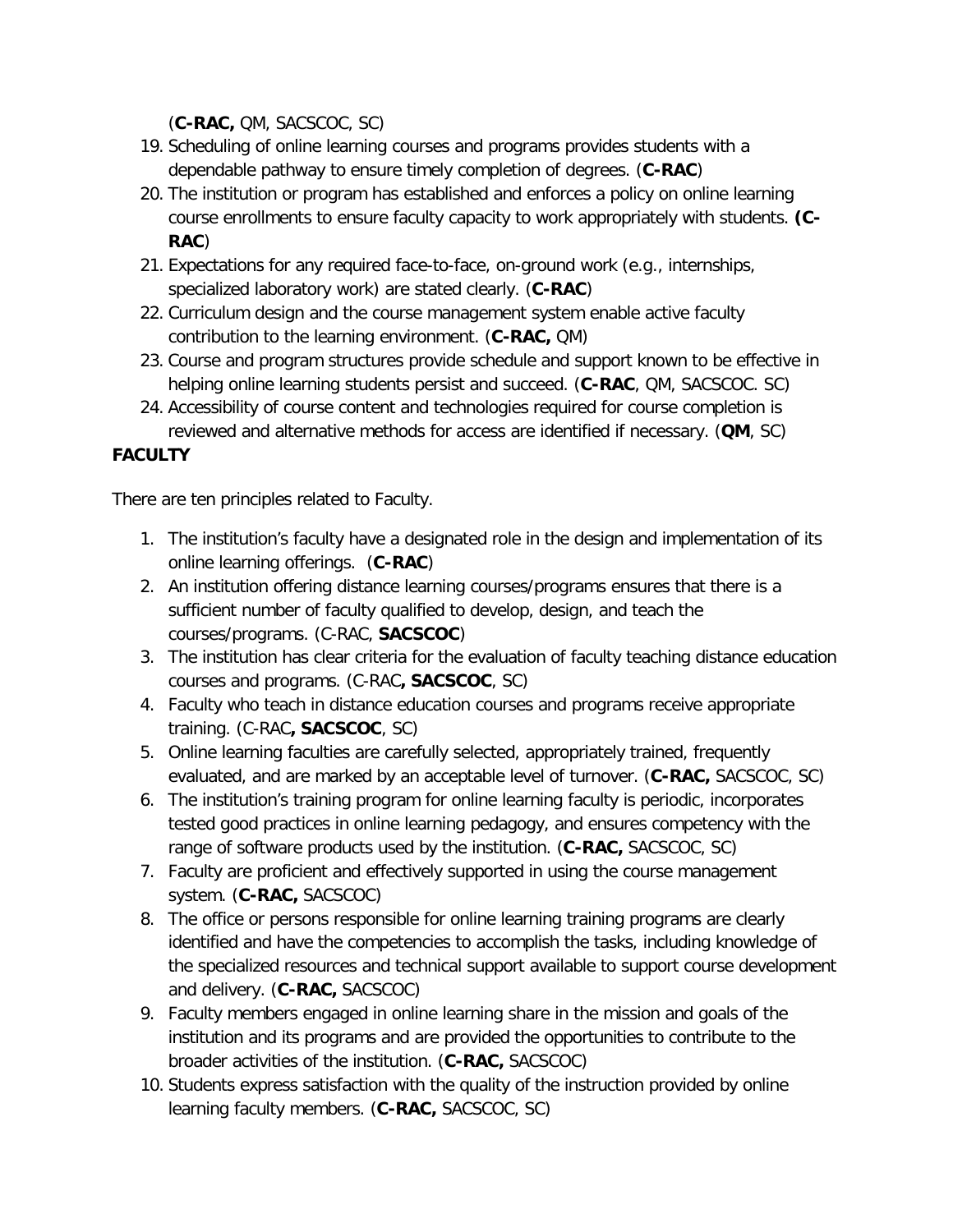### **EVALUATION AND ASSESSMENT**

There are seven principles related to Evaluation and Assessment.

- 1. Assessment of student learning follows processes used in onsite courses or programs and/or reflects good practice in assessment methods. (**C-RAC**, QM, SACSCOC)
- 2. Student course evaluations are routinely taken and an analysis of them contributes to strategies for course improvements. (**C-RAC,** SACSCOC)
- 3. The institution regularly evaluates the effectiveness of the academic and support services provided to students in online courses and uses the results for improvement. (**C-RAC,** SACSCOC)
- 4. The institution documents its successes in implementing changes informed by its programs of assessment and evaluation. (**C-RAC**, SACSCOC)
- 5. The institution sets appropriate goals for the retention/persistence of students using online learning, assesses its achievement of these goals, and uses the results for improvement. (**C-RAC**, SACSCOC)
- 6. If faculty roles are distributed, the evaluation strategies ensure effective communication between faculty members who design curriculum, faculty members who interact with students, and faculty members who evaluate student learning. (**C-RAC**, SACSCOC)
- 7. The institution utilizes examples of student work and student interactions among themselves and with faculty in assessment of program learning outcomes. (**C-RAC**, SACSCOC)

## **FACILITIES AND FINANCES**

There are two principles related to Facilities and Finances.

- 1. Appropriate equipment and technical expertise required for distance education are available. (C-RAC, QM, **SACSCOC**, SC)
- 2. The institution, in making distance education courses/programs a part of its mission, provides adequate funding for faculty, staff, services, and technological infrastructure to support the methodology. (C-RAC, **SACSCOC**, SC)

### **ADHERENCE TO FEDERAL REQUIREMENTS**

There are 6 principles related to Adherence to Federal Requirements.

1. The institution demonstrates that the student who registers in a distance education course or program is the same student who participates in and completes the course or program and receives the credit by verifying the identity of a student who participates in class or coursework by using, at the option of the institution, methods such as (1) a secure login and pass code, (2) proctored examinations, and (3) new or other technologies and practices that are effective in verifying student identification. (C-RAC,